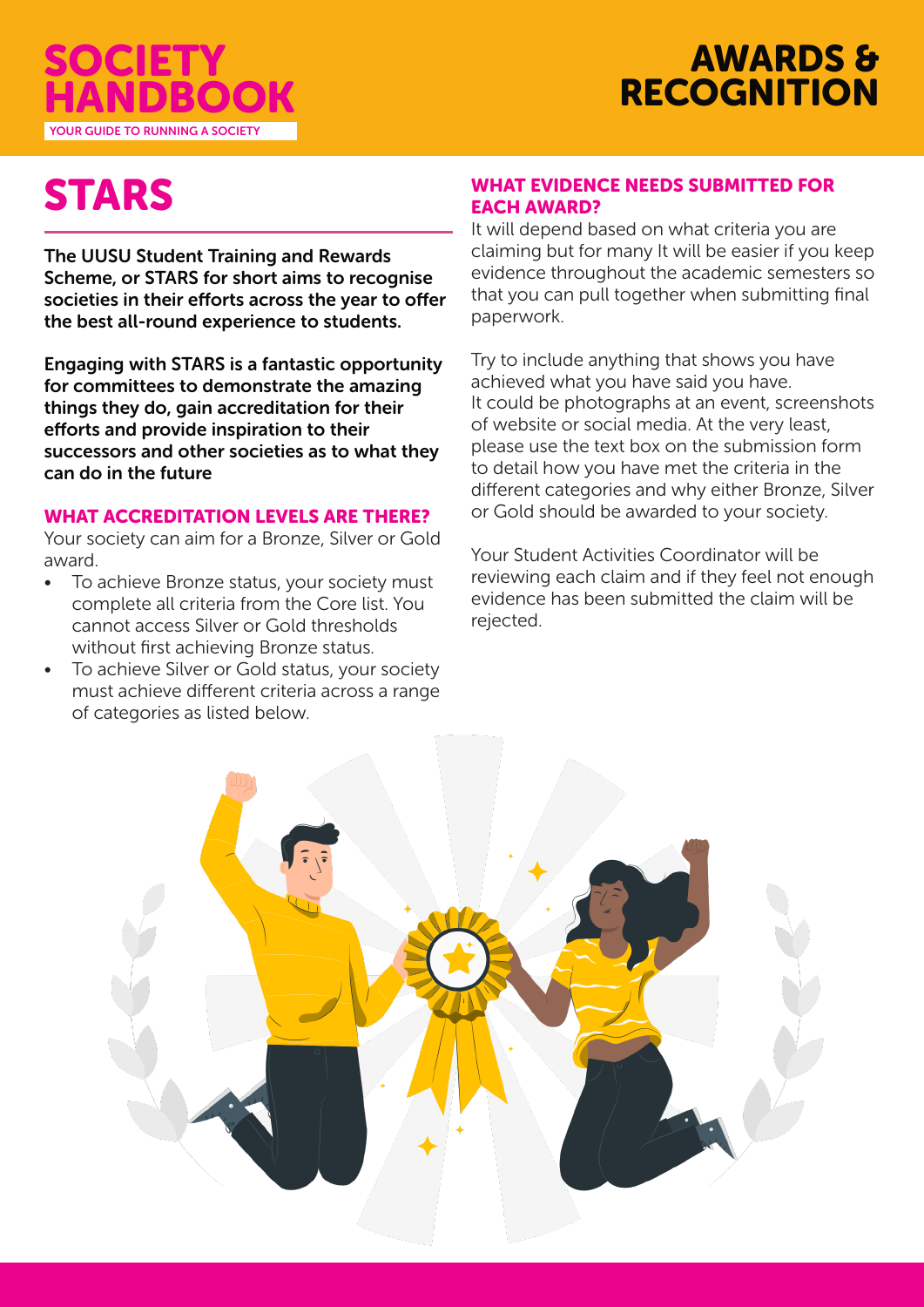

#### BRONZE AWARD

These criteria are the minimum expectations of how a society should perform. If you complete all these criteria, your society will obtain Bronze status. You cannot obtain Silver or Gold status without first achieving Bronze.

| <b>CRITERIA</b>                                                                | <b>DETAILS</b>                                                                                                                                                                                                                                                                                                                                                                                    |
|--------------------------------------------------------------------------------|---------------------------------------------------------------------------------------------------------------------------------------------------------------------------------------------------------------------------------------------------------------------------------------------------------------------------------------------------------------------------------------------------|
| Organising a welcome event<br>that fulfils your group's aims<br>and objectives | In semester $182$                                                                                                                                                                                                                                                                                                                                                                                 |
| <b>Attend Societies Forums</b>                                                 | Throughout the academic year                                                                                                                                                                                                                                                                                                                                                                      |
| Maintaining an up-to-date<br>society page on the SU<br>website                 | Your group's page should include:<br>A description of your group and its activities,<br>$\bullet$<br>Contact details including a dedicated contact for<br>interested or new members<br>$\bullet$ A logo<br>Links to other pages, social media or websites (if<br>$\bullet$<br>appropriate)<br>Photos or videos (if appropriate).<br>$\bullet$<br>Links to events throughout the year<br>$\bullet$ |
| Communicating with the<br><b>Student Activities Team</b>                       | Attendance at catch up meetings each semester with<br>$\bullet$<br><b>Activities Coordinator</b><br>Submission of relevant paperwork in advance of events<br>$\bullet$                                                                                                                                                                                                                            |
| <b>Promotion of Society</b>                                                    | <b>Attendance at Freshers and Refreshers Fayres.</b>                                                                                                                                                                                                                                                                                                                                              |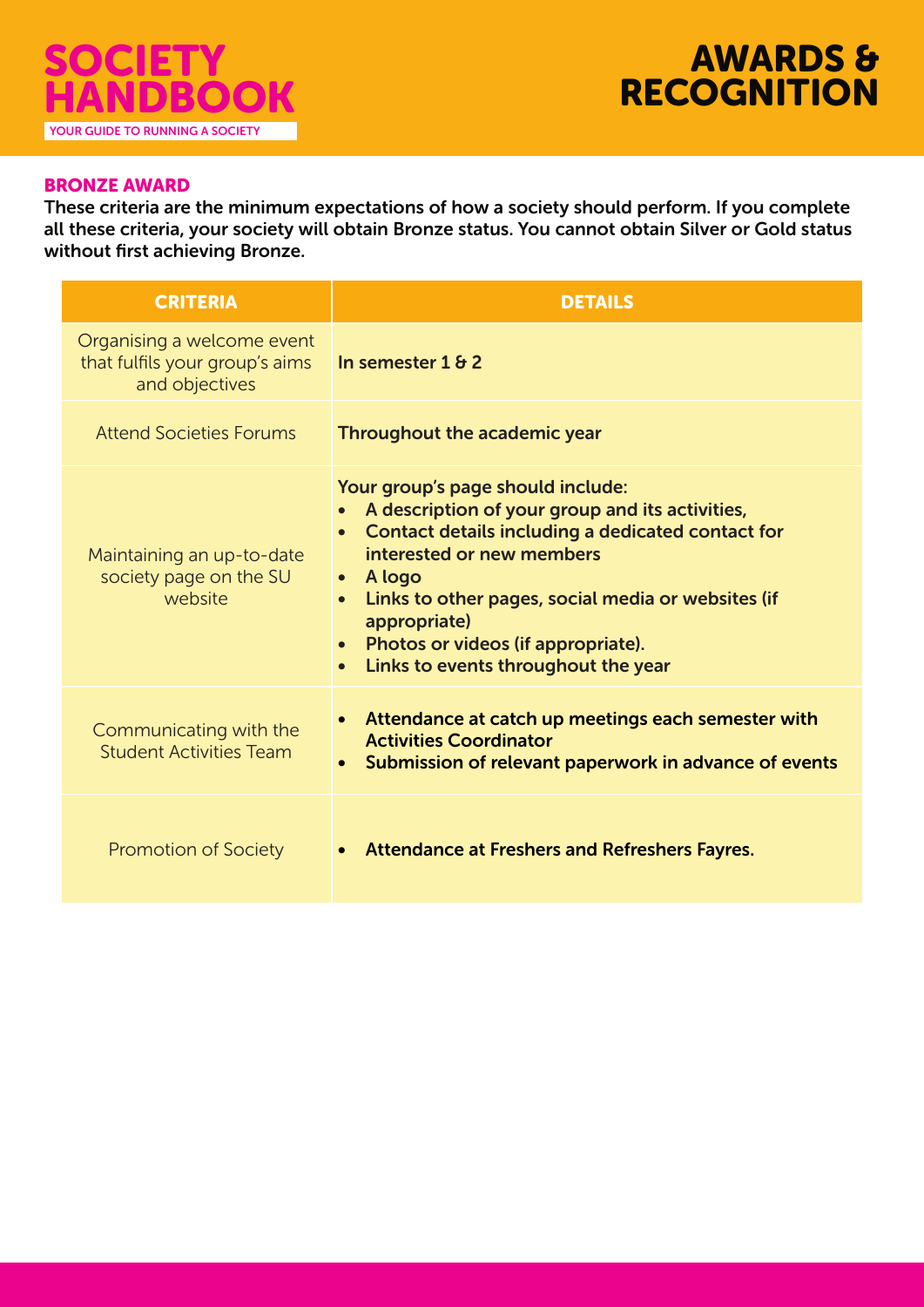

# AWARDS & **RECOGNITION**

#### SILVER & GOLD AWARD

#### Silver – one criteria from each category to be achieved Gold – A further 5 criteria to be achieved (from any of the categories)

#### CAMPAIGNS & DEMOCRACY

Anything which seeks to engage with your members, the wider SU or national campaigns, including any SU democratic processes.

## **CRITERIA**

- Gathering feedback from members and using it to influence decisions within your group
- Actively participating with centrally run SU events or initiatives as part of your society
- Organising an event to raise awareness of your societies' cause, campaign or views
- Working with the campus society rep/society council rep to bring forward a motion of change on behalf of your society
- Promote democracy: Host an event to encourage members to vote in UUSU elections

#### COMMUNITY OUTREACH AND COLLABORATION

Anything which seeks to involve the local community or another student community.

# **CRITERIA**

- Collaborating with another society on an event, or project
- Promoting opportunities for volunteering to your members
- Organise a fundraising project/ event
- Collaborate with a society/club on another campus (or university)

#### INCLUSIVITY AND WELLBEING

Anything which seeks to improve members' wellbeing, as well as widen the group's reach through

## CRITERIA

- Running a wellbeing initiative or hosting a wellbeing event for your group
- Actively attempting to engage minority, diversity networks, and typically less-engaged students in your group's activity
- Hosting a session for your group outside of term time
- Actively promote & engage with UUSU welfare campaign (mental health)
- Hold at least 2 alcohol free events per semester
- Promote social sport to your members